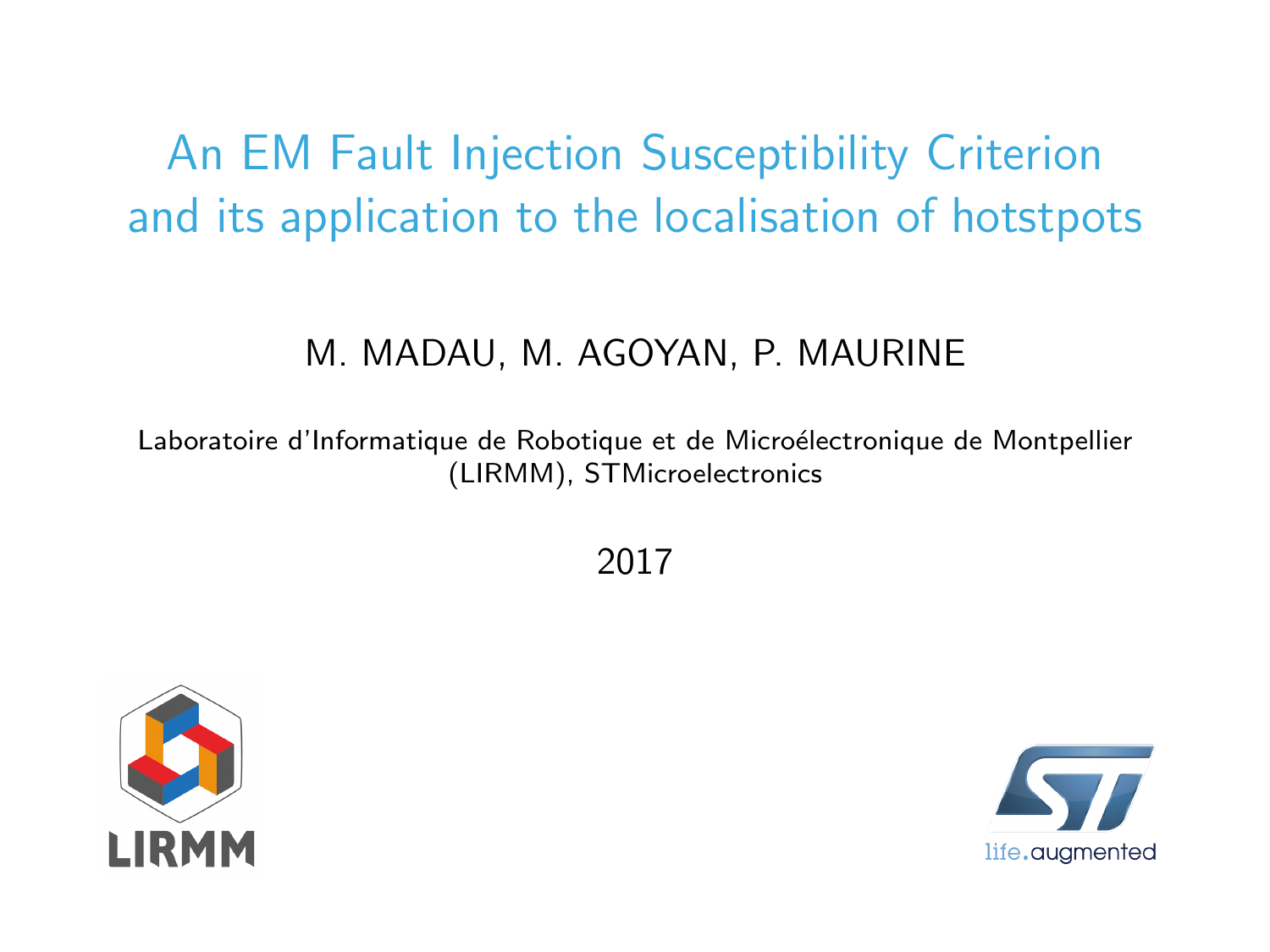# Linking injection/observation channel

| "Attack"    | Channel          | information from observation channel. |
|-------------|------------------|---------------------------------------|
| Power       | $V_{dd}$ network | temporal information.                 |
| Glitch      |                  |                                       |
| Body Bias   | bulk             | none.                                 |
| Injection   |                  |                                       |
| <b>EMFI</b> | FМ               | temporal and spatial information      |
| Laser       | photon           | spatial information.                  |
|             |                  | Light observation is expensive.       |



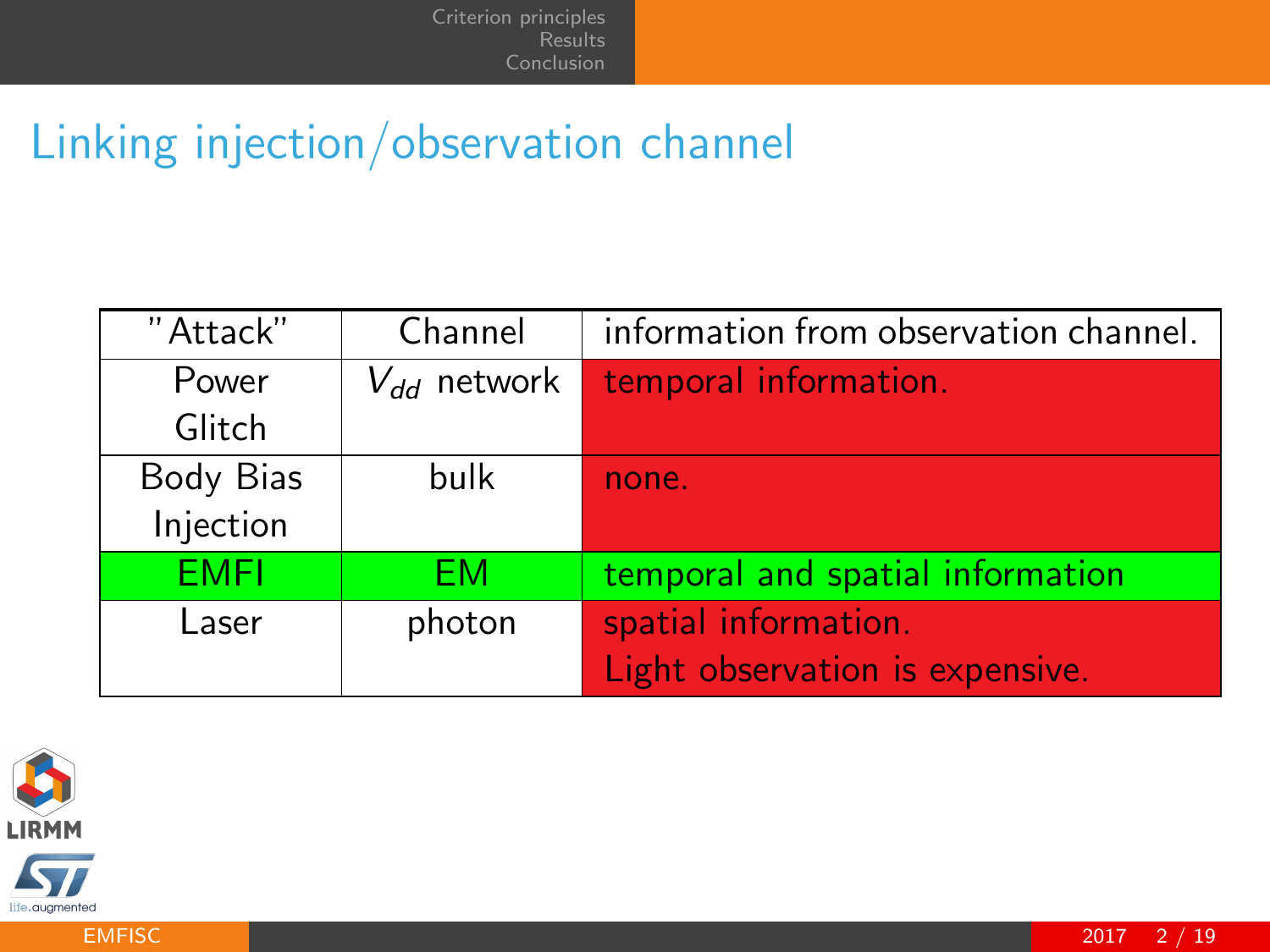[Criterion principles](#page-3-0) [Results](#page-13-0) [Conclusion](#page-18-0)

# Why binding EM analysis to injection ?

## EMFI combinatory complexity:



Time efficiency<sup>a</sup>:

Analysis map  $\rightarrow$  one day for three executables.

Injection map (fixed parameters)  $\rightarrow$  three days for one executable.

a<br>timing are relative to our setup

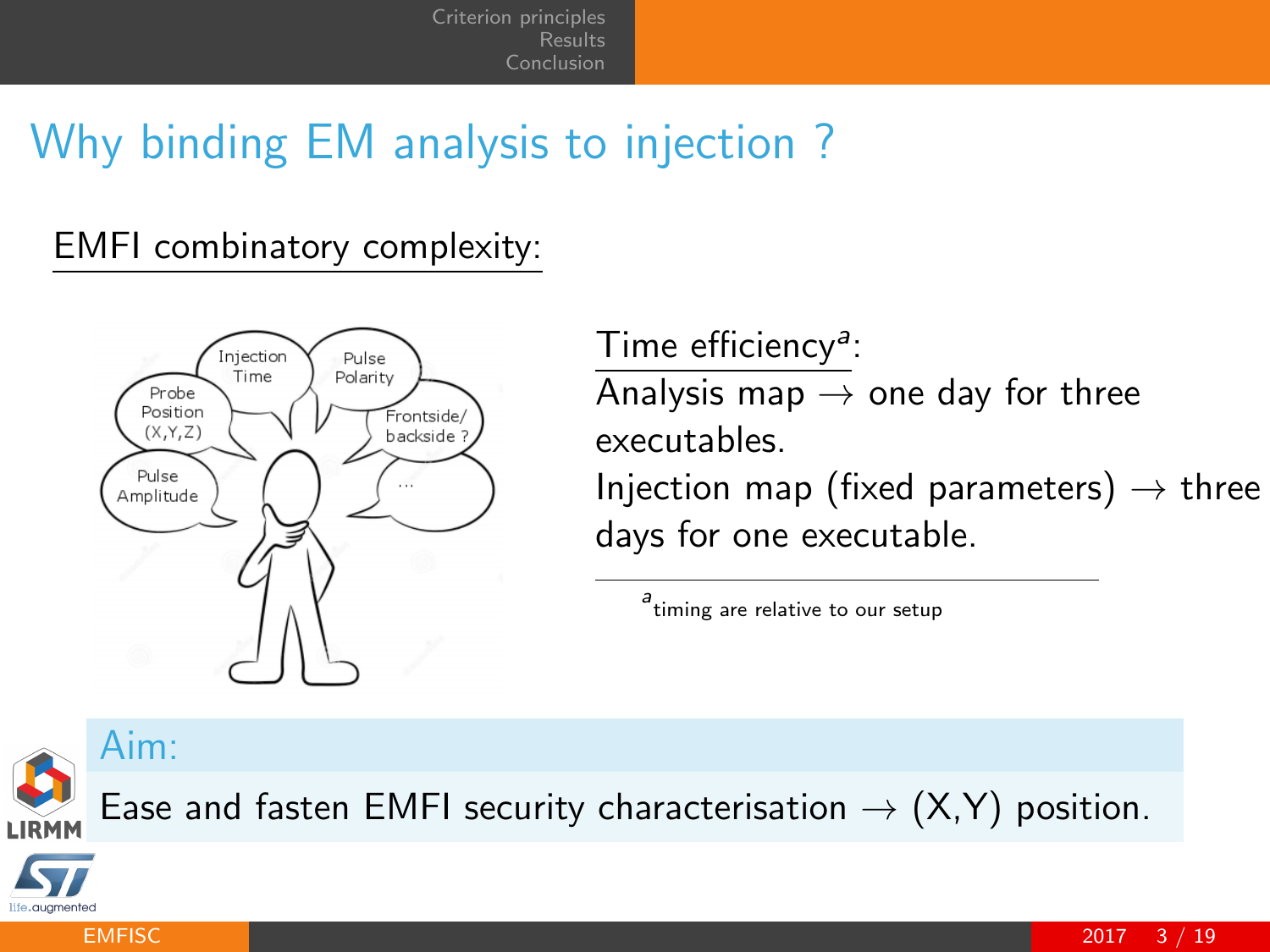[EMFI hotspots definition](#page-3-0)

# <span id="page-3-0"></span>Table of Contents

## [Criterion principles](#page-3-0) [EMFI hotspots definition](#page-3-0) [Designing the criterion](#page-8-0)



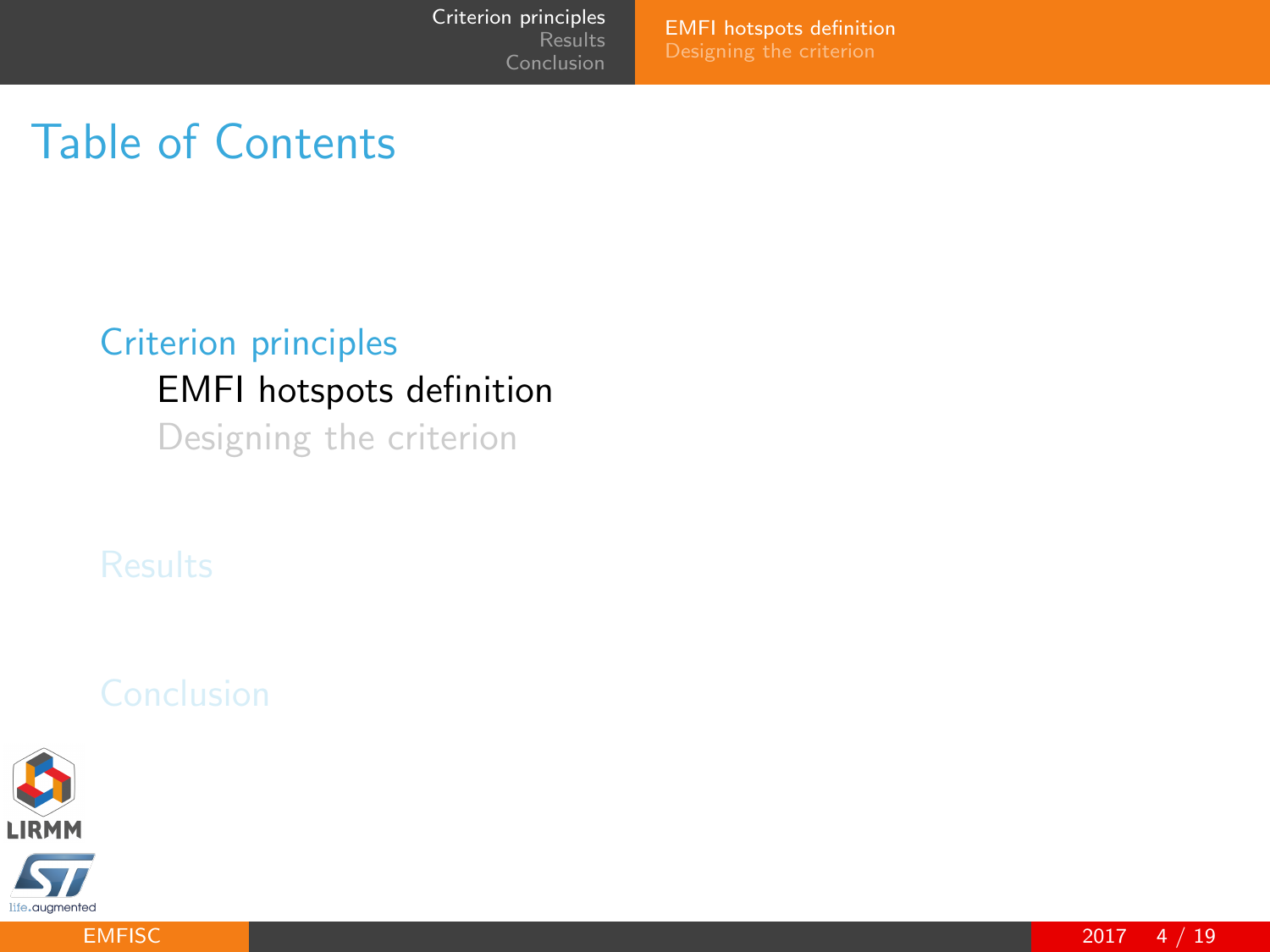[EMFI hotspots definition](#page-3-0)

# EM coupling



Coupling: (injection case)

$$
u_{chip} = Ri_{chip} + L \frac{di_{chip}}{dt} + M \frac{di_{probe}}{dt}
$$



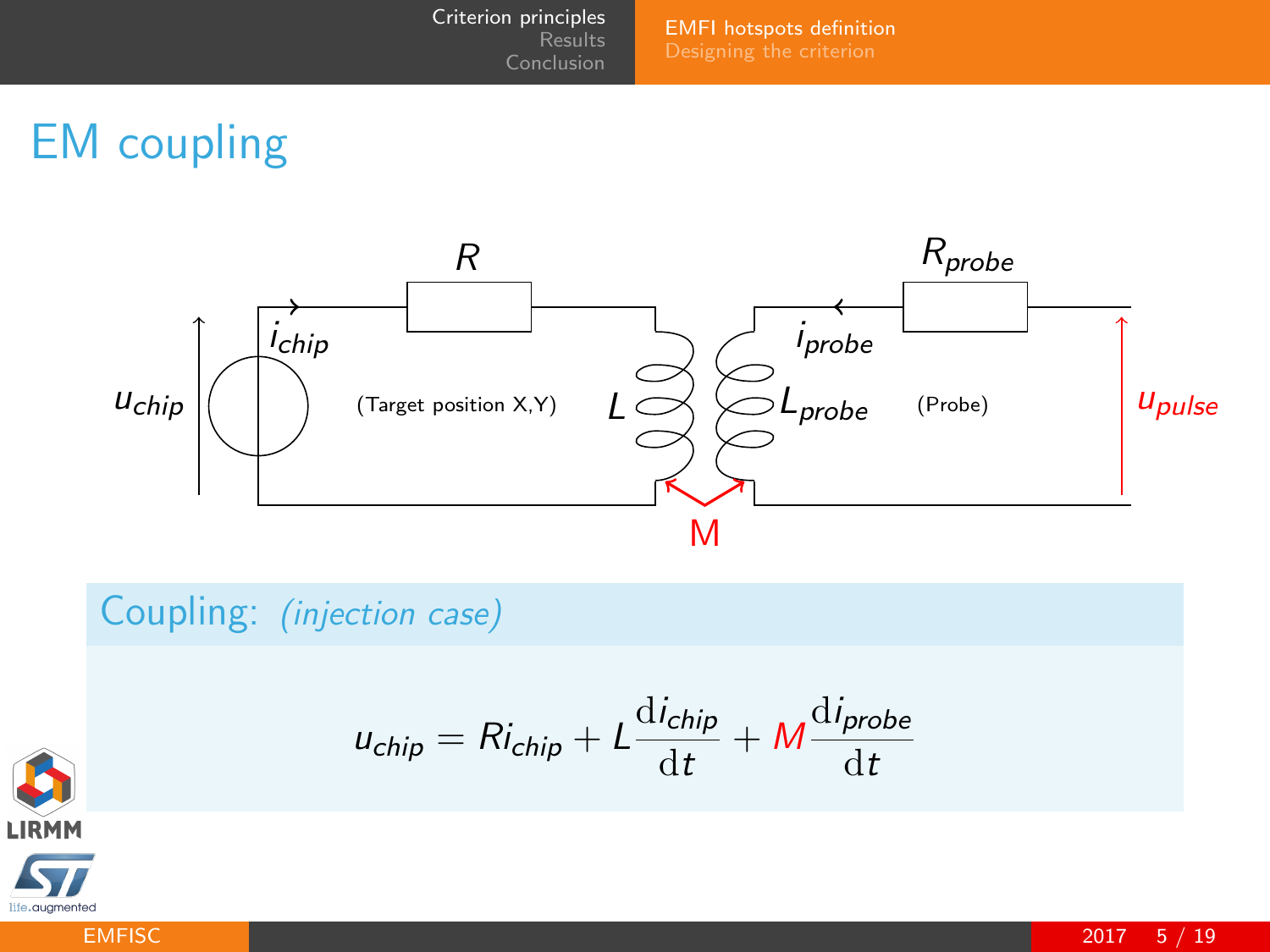[EMFI hotspots definition](#page-3-0)

# EM coupling



Coupling: (analysis case)

$$
u_{probe} = Ri_{probe} + L_{probe}\frac{di_{probe}}{dt} + M\frac{di_{chip}}{dt}
$$



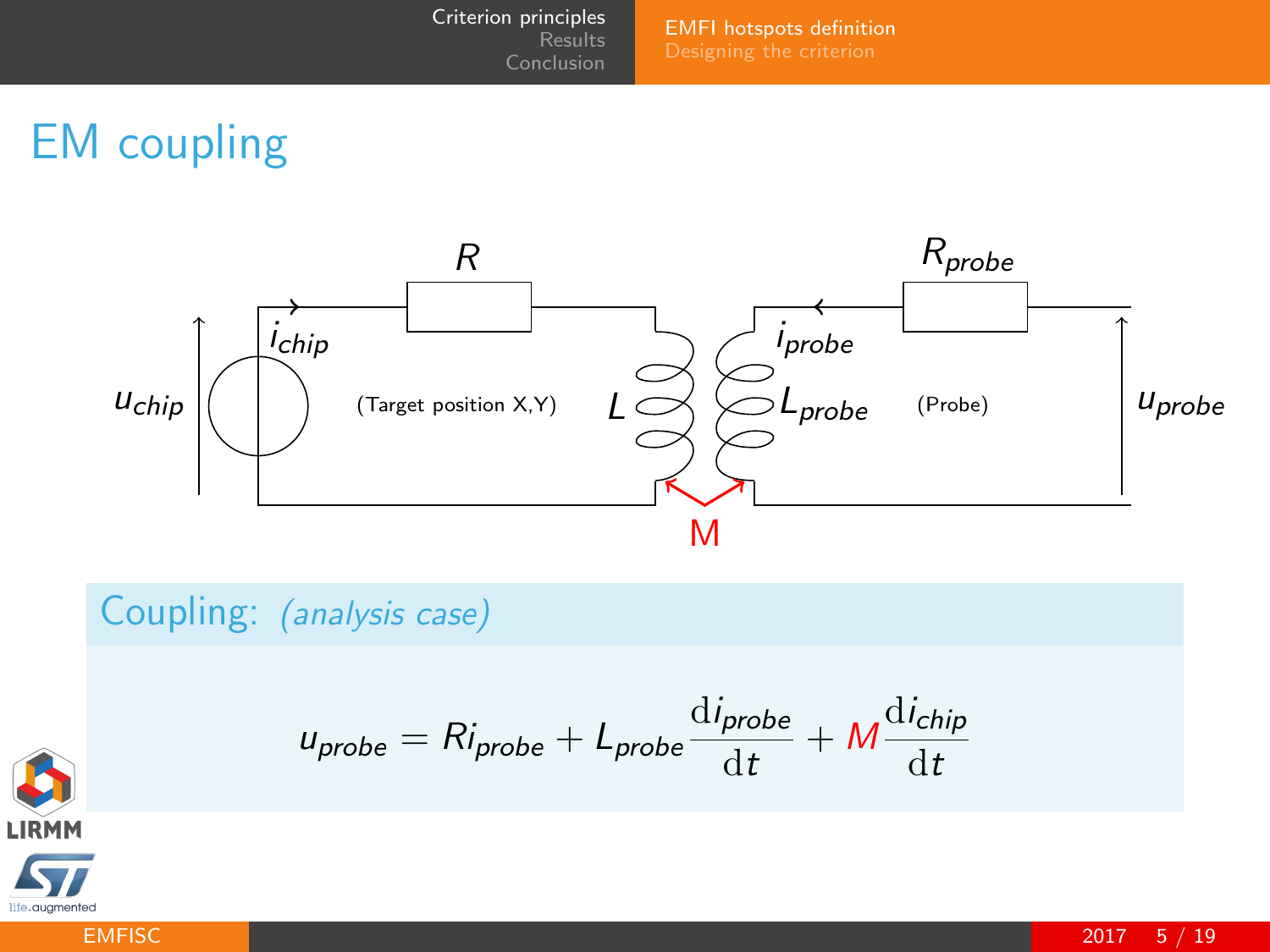[Criterion principles](#page-3-0) [Results](#page-13-0) [Conclusion](#page-18-0)

[EMFI hotspots definition](#page-3-0)

# Antenna reciprocity



## Antenna reciprocity:

The efficiency of a receiving antenna is as important as its transmitting efficiency.

Conclusion 1: Finding high emission antenna

 $\rightarrow$  best coupling positions on circuits.

Conclusion 2:

High emission antenna  $\neq$  best entry point

 $\rightarrow$  not necessarily linked to data.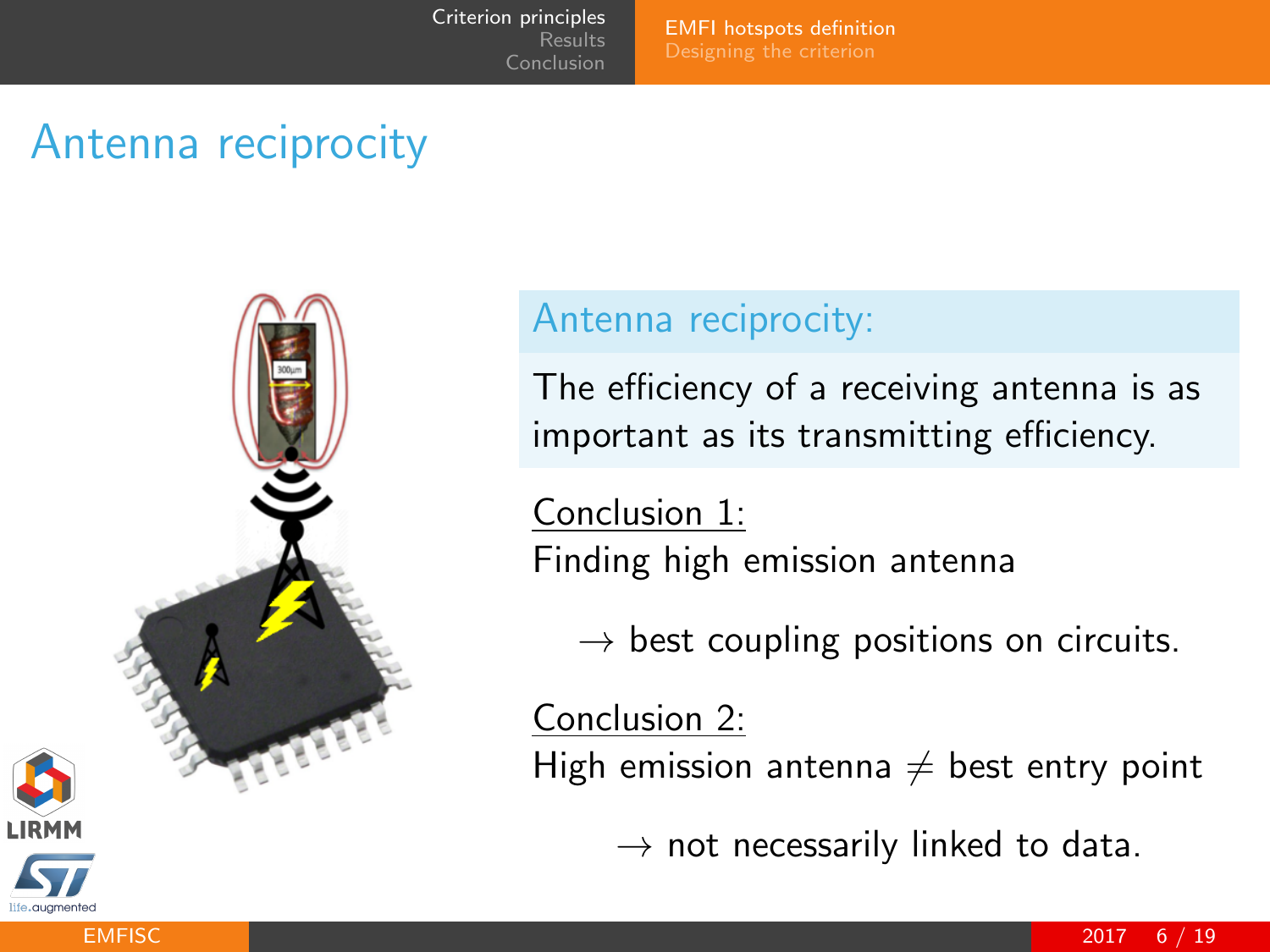[EMFI hotspots definition](#page-3-0)

# Sampling fault model<sup>1</sup>



## System target:

 $\hookrightarrow$ DFF are more likely to be faulted by EM injection.

 $\hookrightarrow$ Target event occurring at  $f_{CK}$ 

EM injection: fault model and locality S. Ordas, L. Guillaume-Sage, P. Maurinne FDTC 2015.

**LIRMM**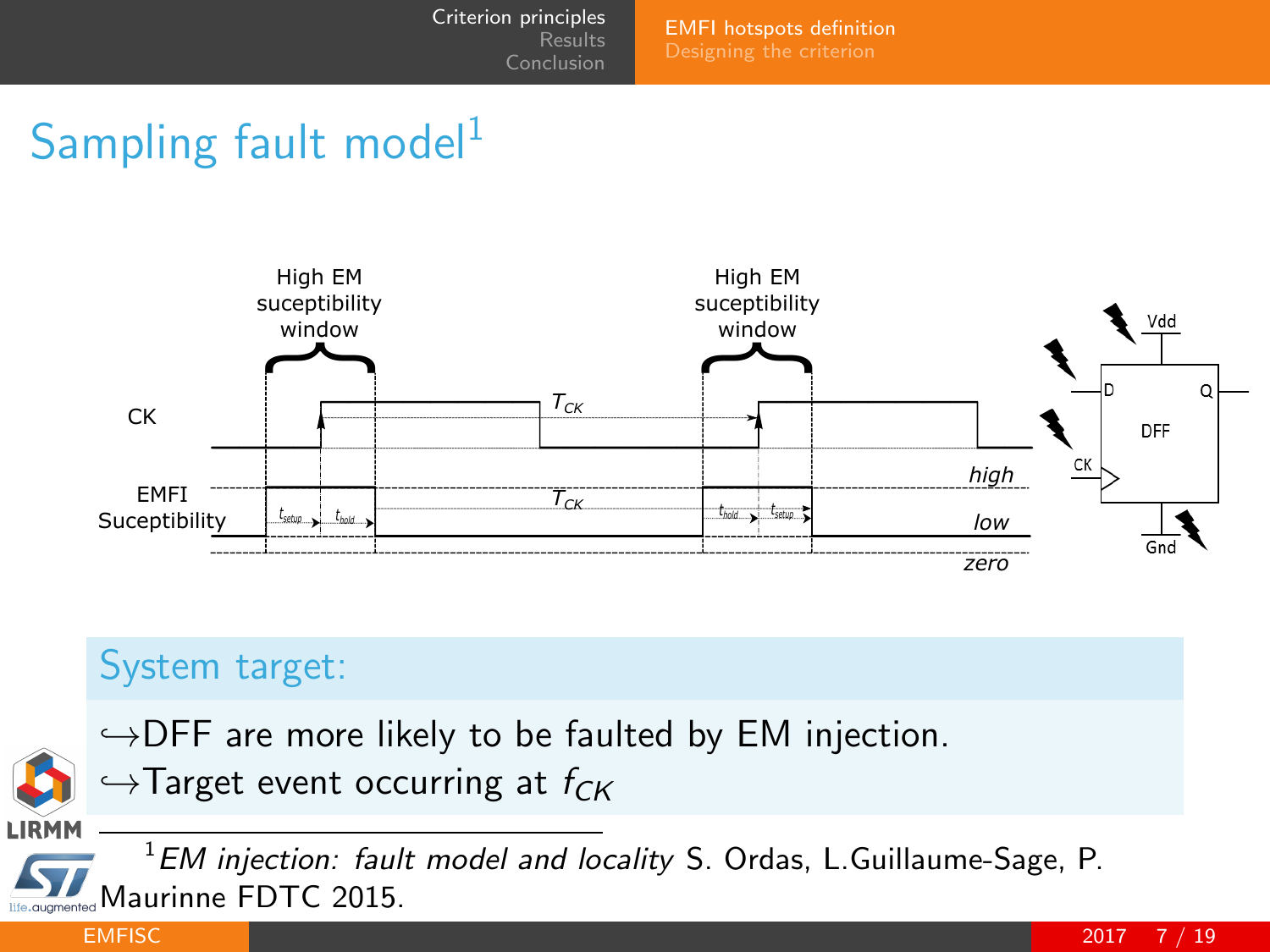# <span id="page-8-0"></span>EMFI Criterion definition

Area to target are positions:

 $\triangleright$  (guideline 1) emitting the strongest signal (in terms of power) associated to the clock signal or clock tree.

 $\rightarrow$  tool: Power Spectral Density  $PSD(f_{CK})$ 

 $\triangleright$  (guideline 2) emitting signal tightly bind to both targeted algorithm and clock frequency  $(f_{CK})$ .

 $\rightarrow$  tool: **inc**oherence( $f_{CK}$ )

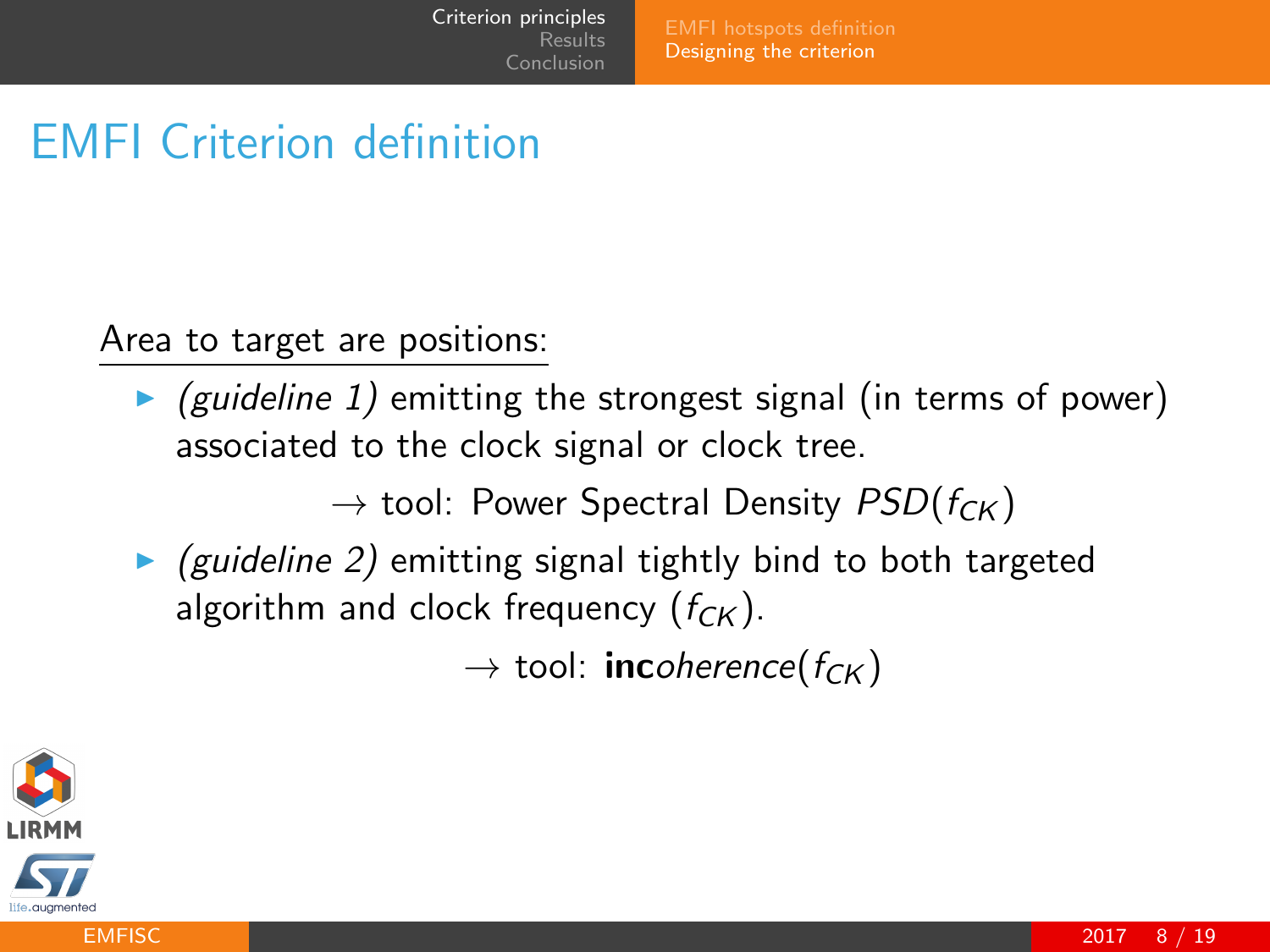[Designing the criterion](#page-8-0)

# Guideline 2 tools:

$$
\mathit{inc}_{s_1, s_2}(f) = 1 - \frac{\mathit{psd}_{s_1, s_2}(f)^2}{\mathit{psd}_{s_1, s_1}(f) \cdot \mathit{psd}_{s_2, s_2}(f)}
$$

### Notation:

- $s_1 = EM$  emission for input 1.
- $s_2 = EM$  emission for input 2.

## Aim

 $\hookrightarrow$  Look for differences in spectrum occurring at  $f_{CK}$  ie DFF used by algorithm.



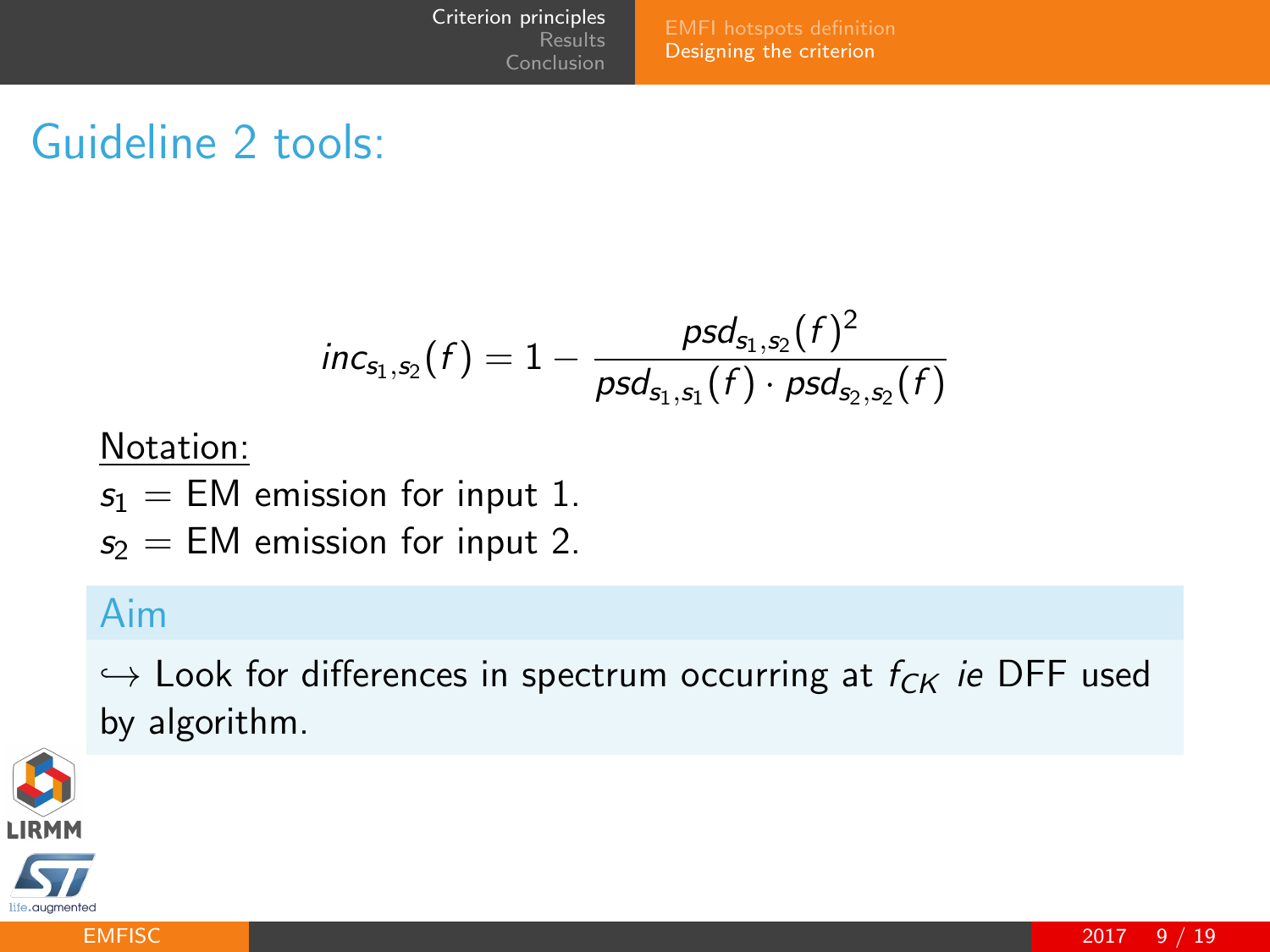[Designing the criterion](#page-8-0)

## How to combine and weight those two measures ?





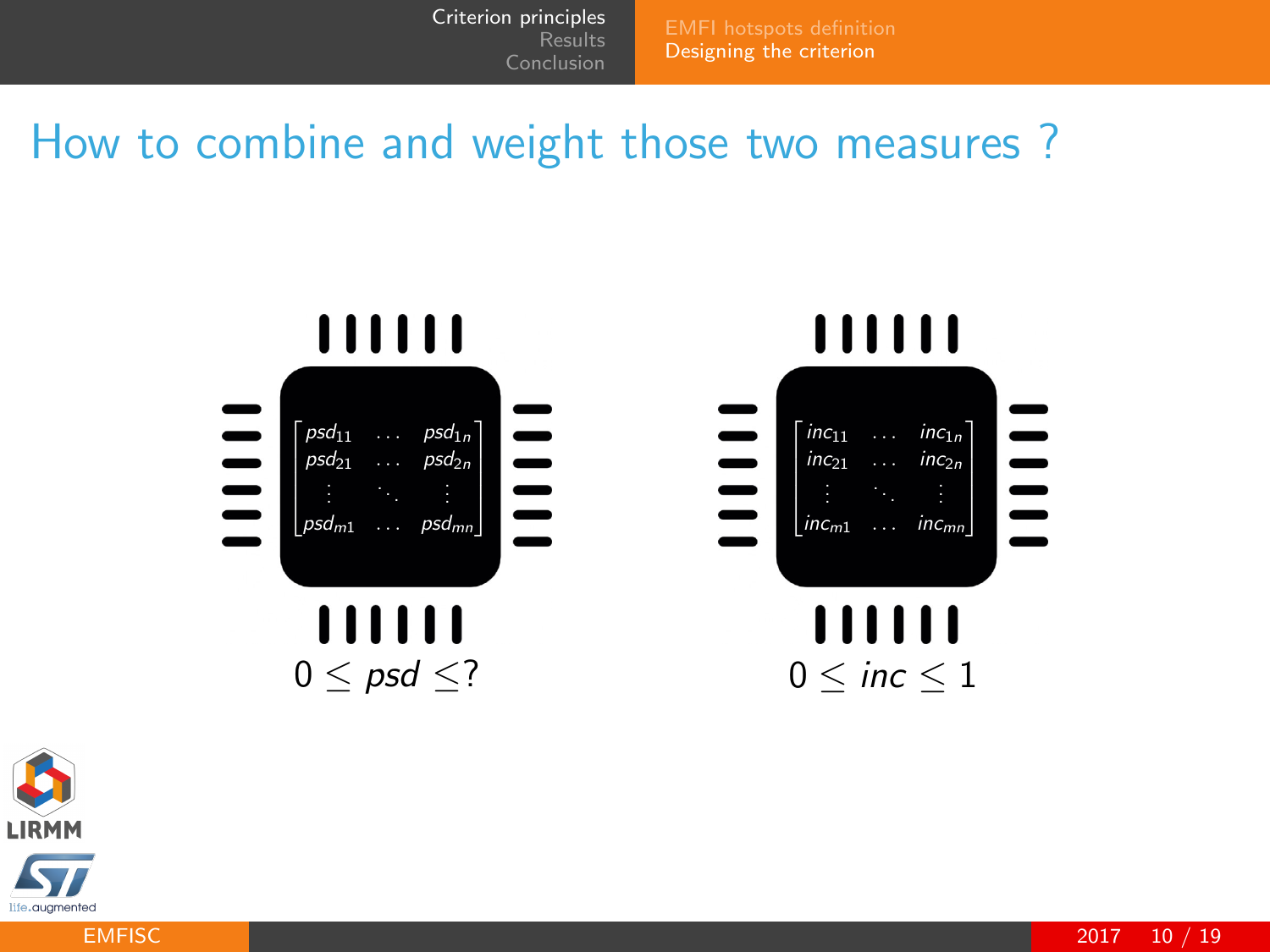[Designing the criterion](#page-8-0)

## Raw data: PSD, Incoherence view



**LIRMM** 

life, guamented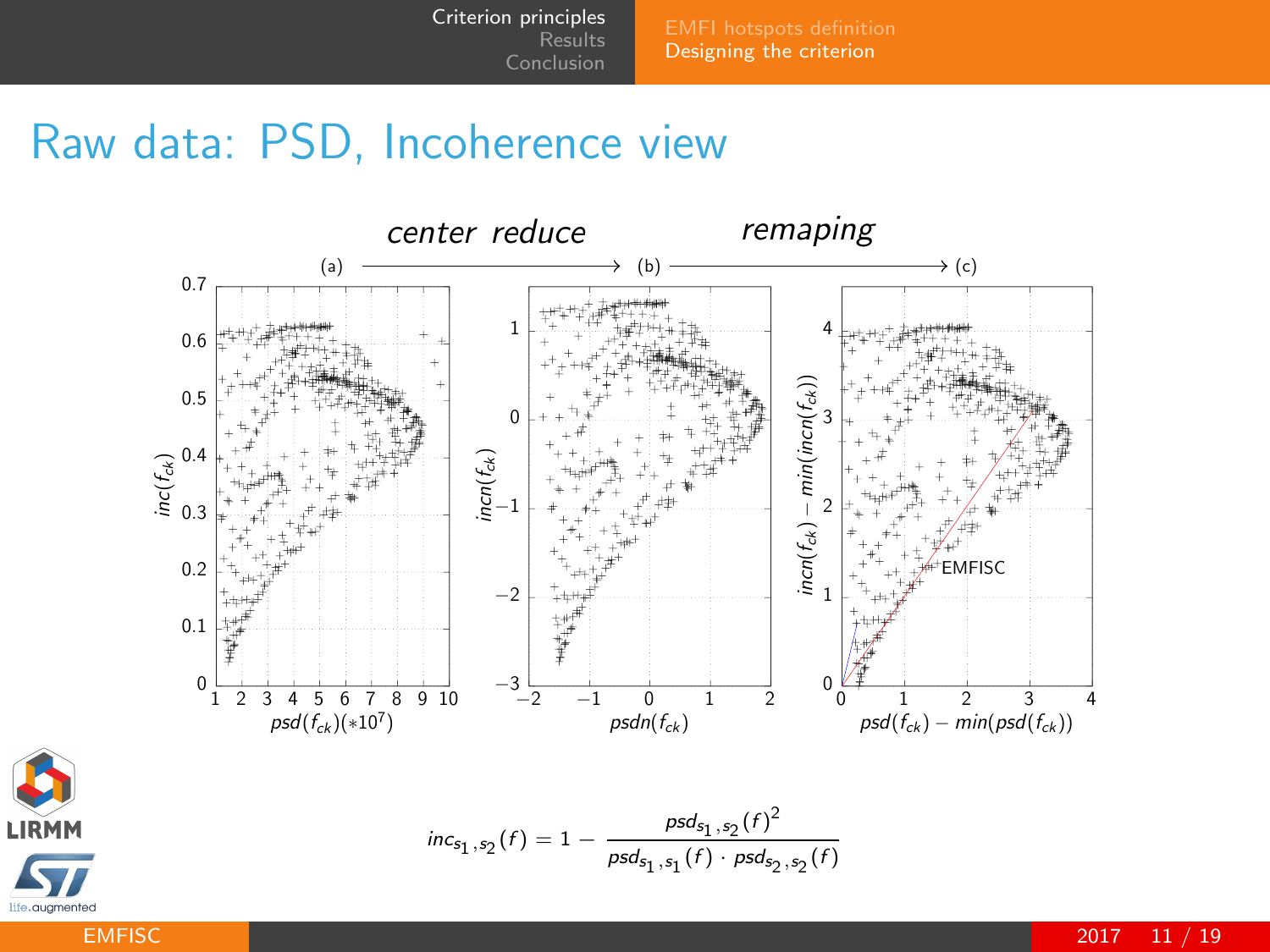[Criterion principles](#page-3-0) [Results](#page-13-0) [Conclusion](#page-18-0)

[Designing the criterion](#page-8-0)

# EMFISC Procedure

## Algorithm 1 EMFISC

**Input:**  $f_{CK}$ , matrix of  $s_1$  and  $s_2$ ,  $\alpha$  (% chip to keep). a (weight *psd* compared to *incoherence*) **Output:** emfisc $_{x,y}$ 

- 1: for X,Y positions do
- 2: compute  $psd_{s_1}(f)$
- 3: compute  $inc_{s_1, s_2}(f)$
- 4: end for
- 5: psdn<sub>x, v</sub> and incn<sub>x, v</sub> = center reduce  $psd_{x,y}$  and inc<sub>x, v</sub> population
- 6: remap  $psdn_{x,y}$  and incn<sub>x, y</sub> population



- 7: compute  $\mathit{emfisc}_{\mathsf{x},\mathsf{y}} = \sqrt{(1 \mathsf{a}) * \mathsf{psd} n_{\mathsf{x},\mathsf{y}}^2 + \mathsf{a} * \mathsf{incn}_{\mathsf{x},\mathsf{y}}^2}$
- 8: quantile( $emfisc_{x,y}(\alpha)$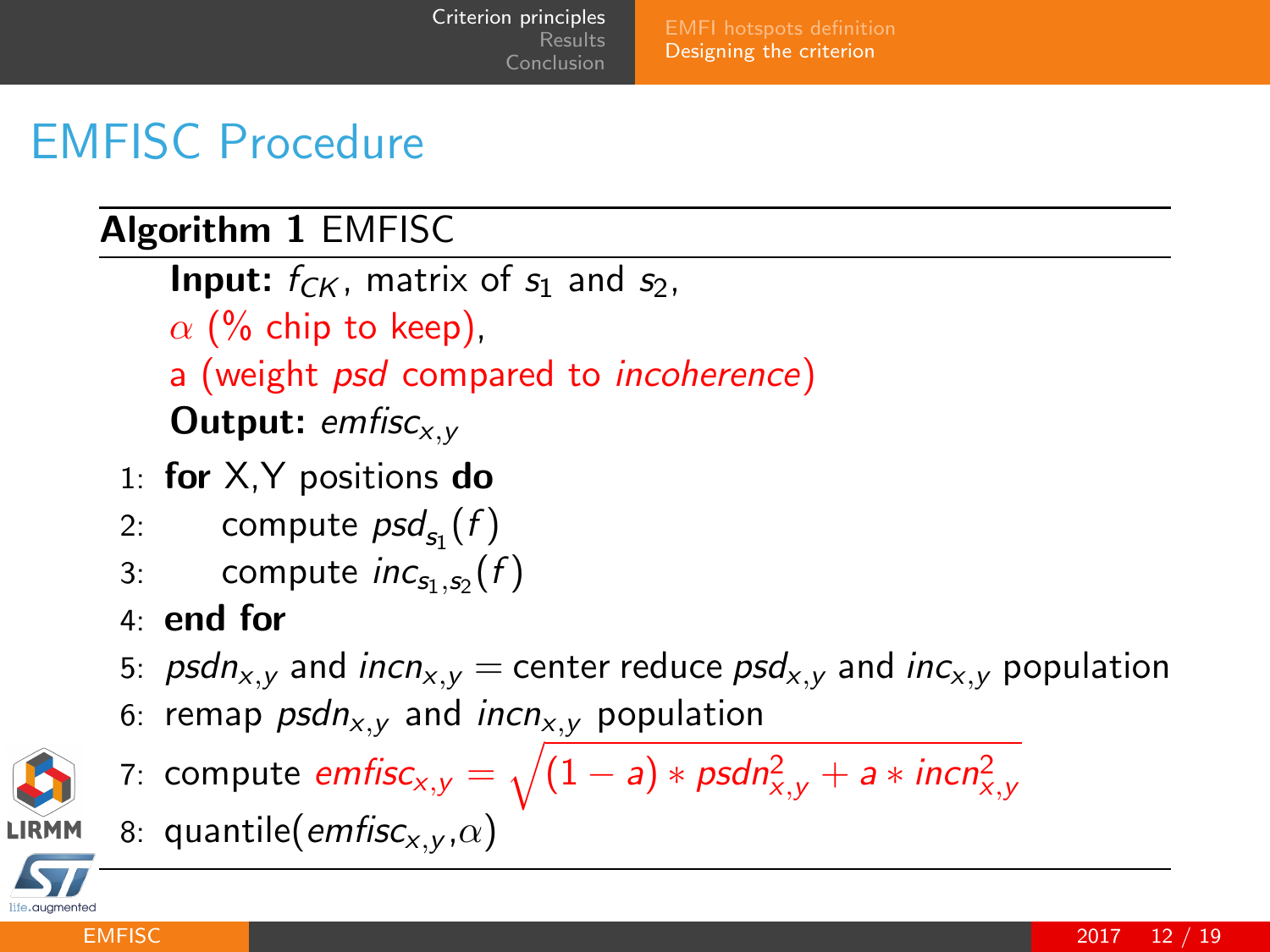# <span id="page-13-0"></span>Table of Contents

[EMFI hotspots definition](#page-3-0) [Designing the criterion](#page-8-0)

### [Results](#page-13-0)



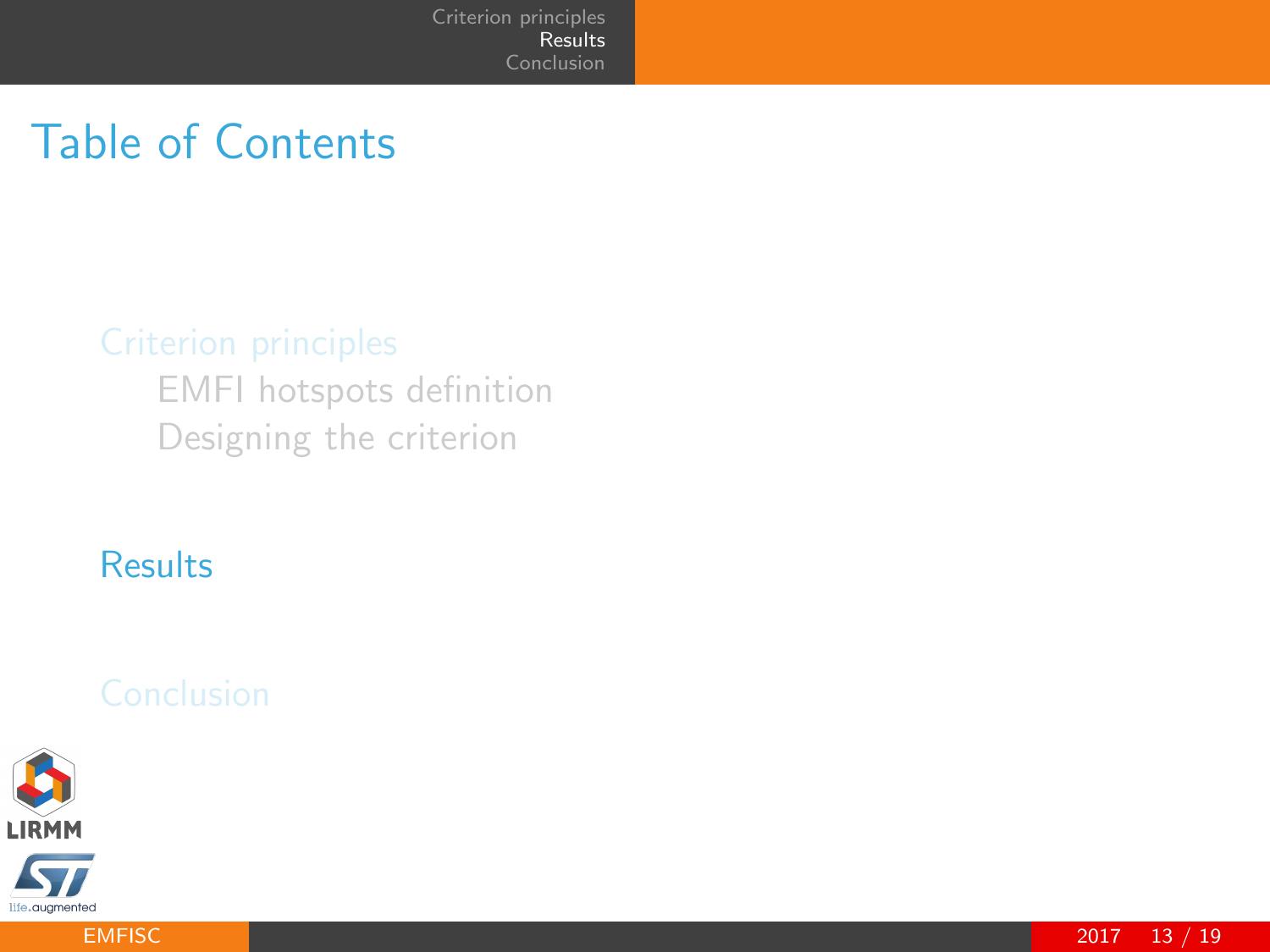# Experimental protocol

Target algorithm:

Algorithm 2 Pattern (AddrSRAM32, AddrSRAM96)

- 1: PUSH { lr }
- 2: ADD R0,R0,#0; 11 times
- 3: LDR R2,[R0]; read SRAM32
- 4: STR R2,[R1]; write SRAM96
- 5: LDR R3,[R1]; read back
- 6: ADD R0,R0,#0; 11 times
- 7: POP { pc }

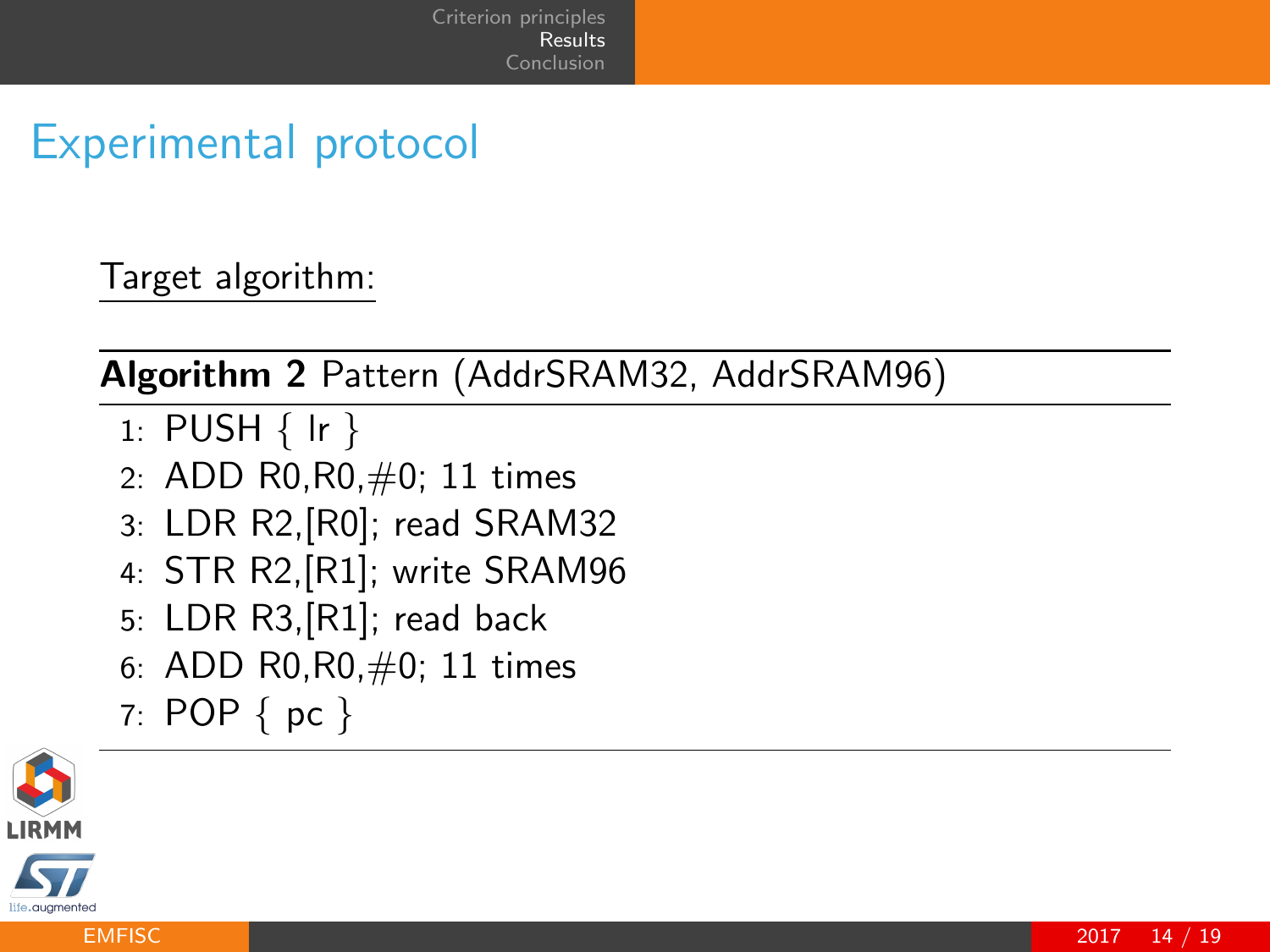# EMFISC figures of merit (target 1 130V)





[EMFISC](#page-0-0) 2017 15 / 19 MHz 2007 2017 15 / 19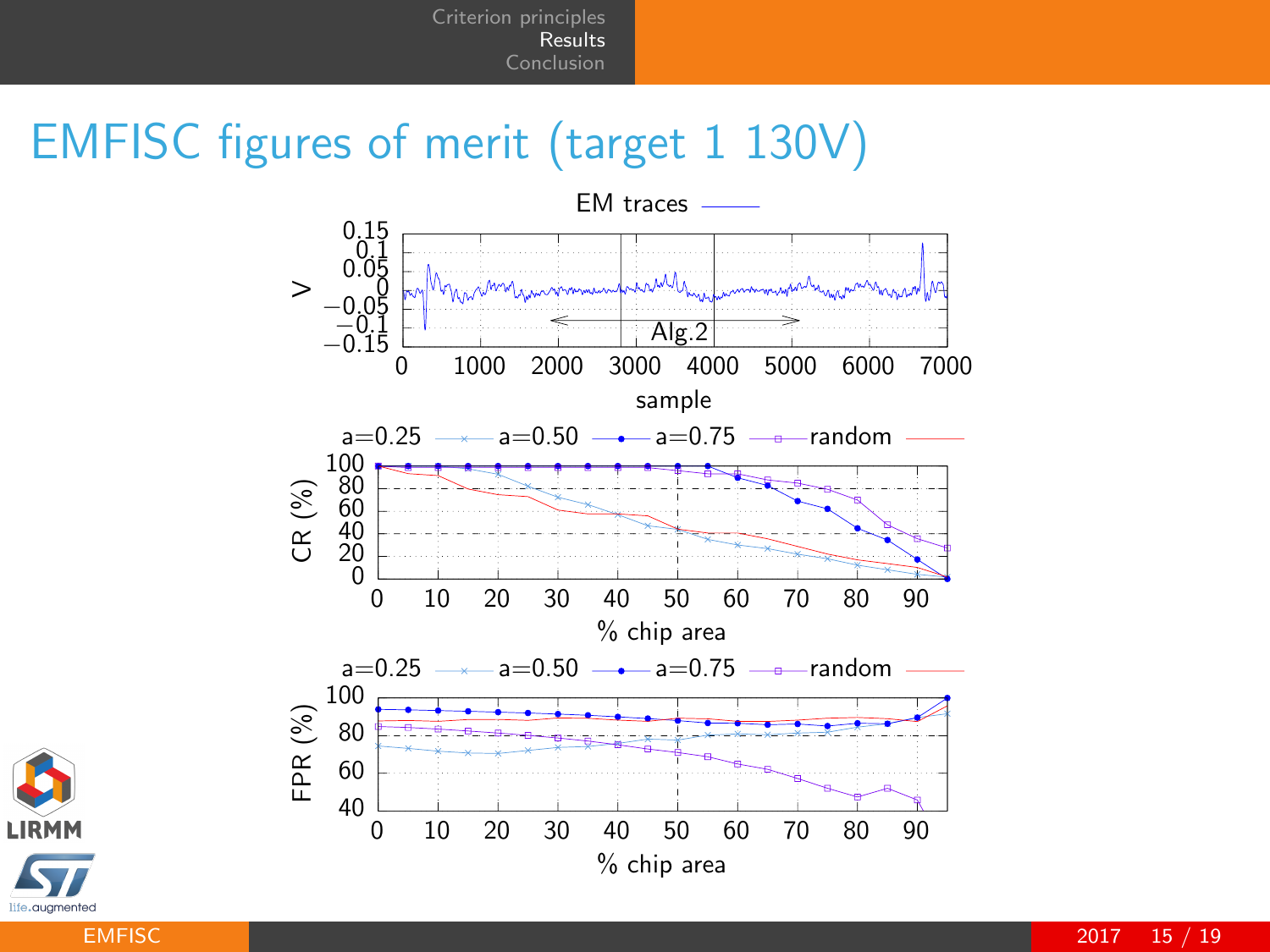# EMFISC figures of merit (target 2 198V)



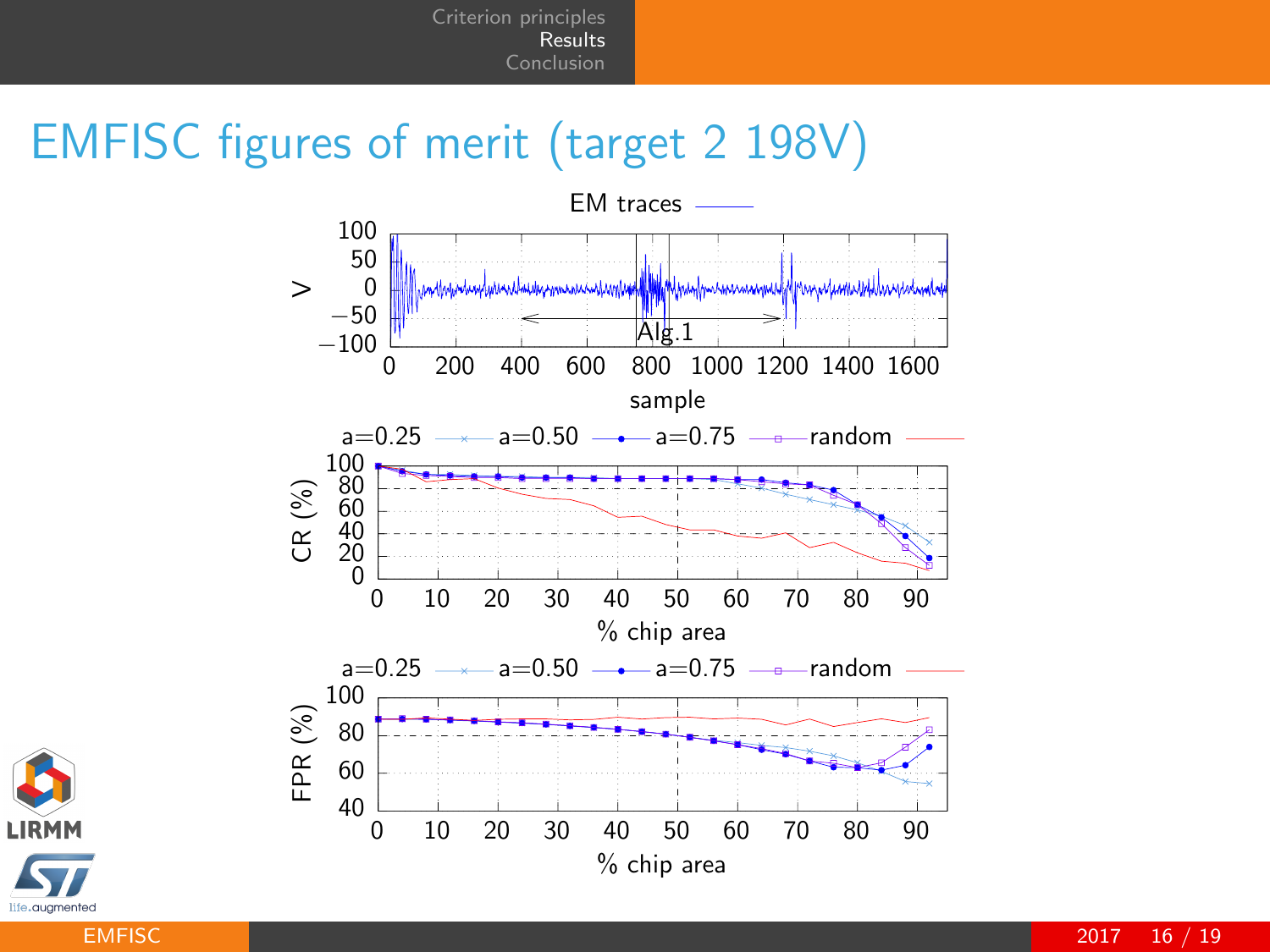# Quantile fixed at 60% target 1





[EMFISC](#page-0-0) 2017 17 / 19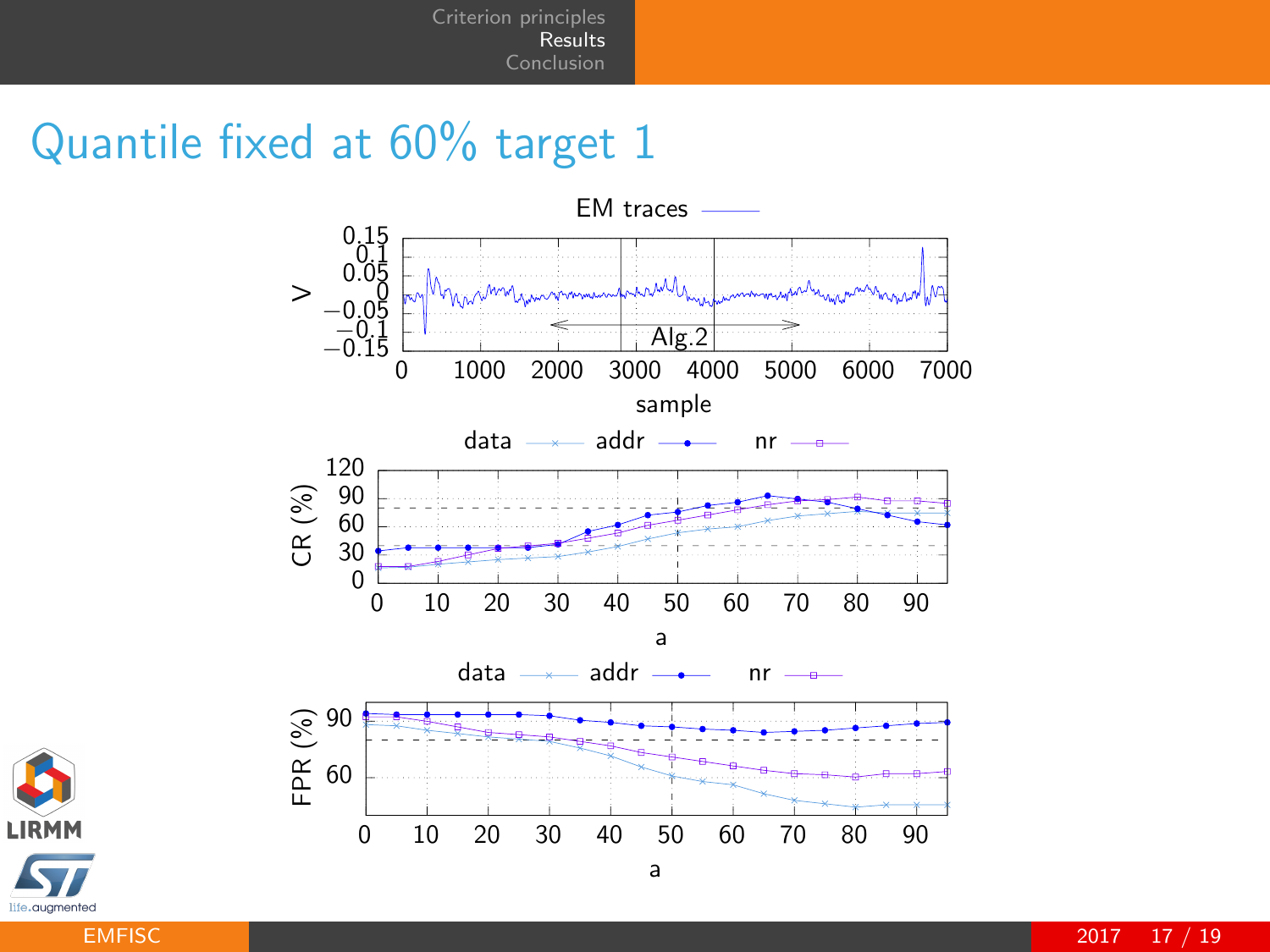## <span id="page-18-0"></span>Results:

- $\triangleright$  There is a link between EM emissions and EMFI.
- $\blacktriangleright$  This link can be use to ease EMFI characterisation.

### Refining the criterion:

- $\triangleright$  Other combination of PSD and Incoherence curves.
- $\blacktriangleright$  Finding a way to weight PSD and Incoherence.
- Adding a criterion more target specific, such as a better measurement of M parameter.